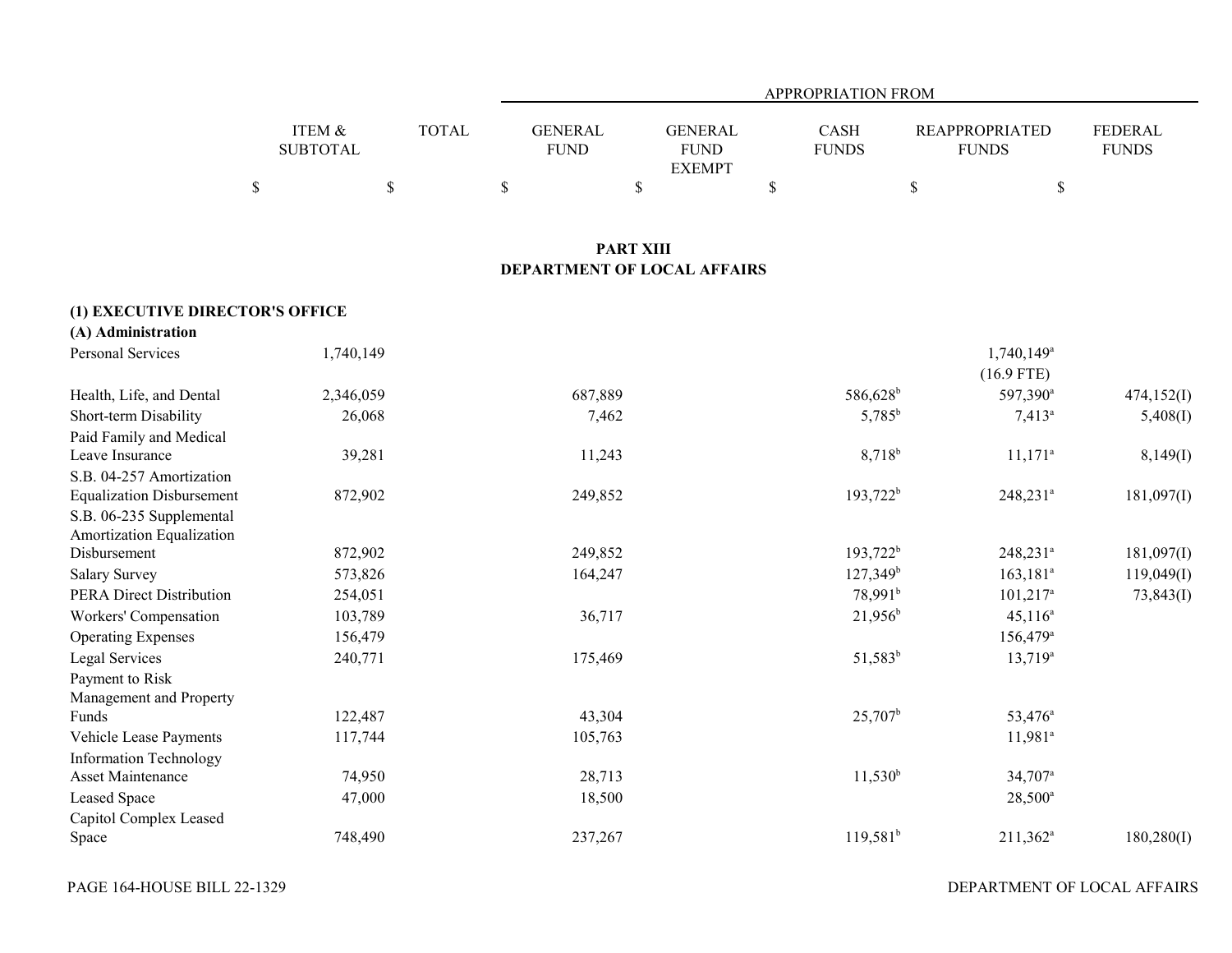|                           |                           |              |                               |         |                                                |   | APPROPRIATION FROM   |                                       |                          |                         |
|---------------------------|---------------------------|--------------|-------------------------------|---------|------------------------------------------------|---|----------------------|---------------------------------------|--------------------------|-------------------------|
|                           | ITEM &<br><b>SUBTOTAL</b> | <b>TOTAL</b> | <b>GENERAL</b><br><b>FUND</b> |         | <b>GENERAL</b><br><b>FUND</b><br><b>EXEMPT</b> |   | CASH<br><b>FUNDS</b> | <b>REAPPROPRIATED</b><br><b>FUNDS</b> |                          | FEDERAL<br><b>FUNDS</b> |
|                           | \$                        | \$           | \$                            |         | \$                                             | Φ |                      | J                                     | ¢<br>D                   |                         |
| Payments to OIT           | 2,990,309                 |              |                               | 798,498 |                                                |   | $517,292^b$          |                                       | $1,143,171$ <sup>a</sup> | 531,348(I)              |
| <b>CORE Operations</b>    | 617,841                   |              |                               | 170,515 |                                                |   | $100,670^{\rm b}$    |                                       | $210,820^{\rm a}$        | 135,836(I)              |
| Moffat Tunnel Improvement |                           |              |                               |         |                                                |   |                      |                                       |                          |                         |
| District <sup>77</sup>    | 5,000                     |              |                               |         |                                                |   | $5,000^{\circ}$      |                                       |                          |                         |
|                           | 11,950,098                |              |                               |         |                                                |   |                      |                                       |                          |                         |

<sup>a</sup> Of these amounts, \$3,060,337 shall be from the Local Government Mineral and Energy Impact Grants and Disbursements line item appropriation in the Division of Local Government in this department, \$1,507,347 shall be from departmental indirect cost recoveries or the Indirect Costs Excess Recovery Fund created in Section 24-75-1401 (2), C.R.S., \$444,071 shall be from statewide indirect cost recoveries, and \$14,559 shall be transferred from the Department of Health Care Policy and Financing from the Transfer to the Department of Local Affairs for Home Modifications Benefit Administration line item appropriation. Of the amount from the Local Government Mineral and Energy Impact Grants and Disbursements line item, an estimated \$1,683,185 shall be from the Local Government Severance Tax Fund created in Section 39-29-110 (1)(a)(I), C.R.S., and an estimated \$1,377,152 shall be from the Local Government Mineral Impact Fund created in Section 34-63-102 (5)(a)(I), C.R.S.

<sup>b</sup> Of these amounts, \$252,280 shall be from the Marijuana Tax Cash Fund created in Section 39-28.8-501 (1), C.R.S., \$34,132(I) shall be from the Mobile Home Park Act Dispute Resolution and Enforcement Program Fund created in Section 38-12-1110 (1), C.R.S., \$8,387 shall be from the Law Enforcement Community Services Grant Program Fund created in Section 24-32-124 (5)(b), C.R.S., and \$1,748,435 shall be from various sources of cash funds. Appropriations from the Mobile Home Park Act Dispute Resolution and Enforcement Program Fund are shown for informational purposes only as the fund is continuously appropriated to the Department pursuant to Section 38-12-1110 (1), C.R.S.

c This amount shall be from the Moffat Tunnel Cash Fund created in Section 32-8-126 (1), C.R.S.

| (B) State Demography<br><b>Office</b> |             |         |                |           |
|---------------------------------------|-------------|---------|----------------|-----------|
| Program Costs                         | 603,662     | 482,383 | $102,321(I)^a$ | 18,958(I) |
|                                       | $(6.0$ FTE) |         |                |           |
| Indirect Cost Assessment              | 11,634      |         | $9,479(I)^a$   | 2,155(I)  |
|                                       | 615,296     |         |                |           |

<sup>a</sup> These amounts are from the Conservation Trust Fund created in Section 29-21-101 (2)(a)(I), C.R.S., pursuant to Section 3 (1)(b)(I) of Article XXVII of the State Constitution. These funds are from net lottery proceeds and are included for informational purposes, as net lottery proceeds are continuously appropriated to the Department. Further, pursuant to Section 24-77-102 (17)(b)(IX), C.R.S., net lottery proceeds are not subject to the limitation on state fiscal year spending set forth in Article X, Section 20, of the State Constitution.

12,565,394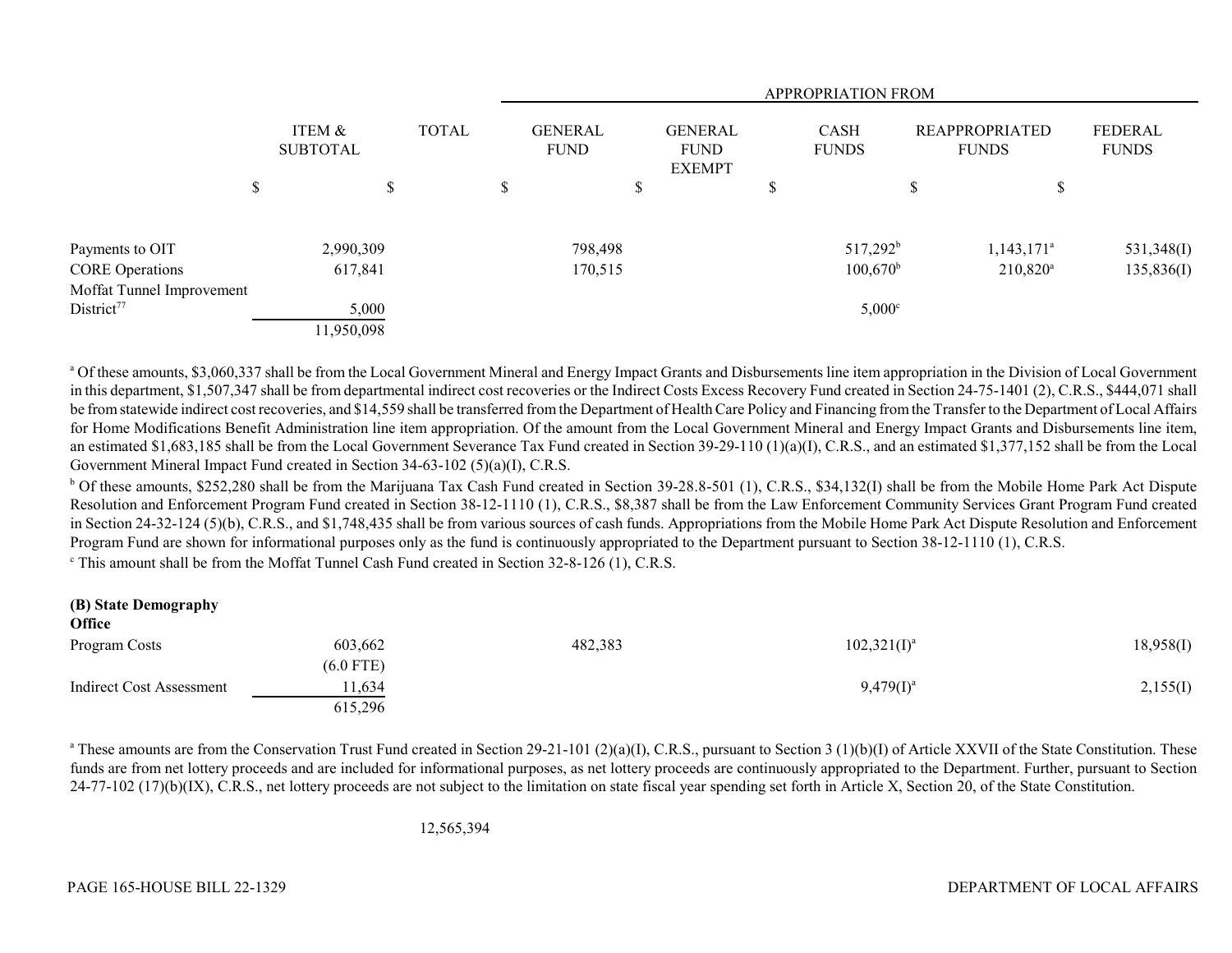|                                 |                           |              |                               |                                                | APPROPRIATION FROM   |                                       |                                |
|---------------------------------|---------------------------|--------------|-------------------------------|------------------------------------------------|----------------------|---------------------------------------|--------------------------------|
|                                 | ITEM &<br><b>SUBTOTAL</b> | <b>TOTAL</b> | <b>GENERAL</b><br><b>FUND</b> | <b>GENERAL</b><br><b>FUND</b><br><b>EXEMPT</b> | CASH<br><b>FUNDS</b> | <b>REAPPROPRIATED</b><br><b>FUNDS</b> | <b>FEDERAL</b><br><b>FUNDS</b> |
| \$                              |                           | \$           | \$                            | $\$$                                           | S                    | \$                                    | \$                             |
|                                 |                           |              |                               |                                                |                      |                                       |                                |
| (2) PROPERTY TAXATION           |                           |              |                               |                                                |                      |                                       |                                |
| Division of Property            |                           |              |                               |                                                |                      |                                       |                                |
| Taxation                        | 3,129,431                 |              | 1,877,952                     |                                                | $1,012,361^{\circ}$  |                                       | $239,118^b$                    |
|                                 | $(36.2$ FTE)              |              |                               |                                                |                      |                                       |                                |
| State Board of Equalization     | 12,856                    |              | 12,856                        |                                                |                      |                                       |                                |
| Board of Assessment             |                           |              |                               |                                                |                      |                                       |                                |
| Appeals                         | 673,851                   |              | 551,437                       |                                                | $122,414^{\circ}$    |                                       |                                |
|                                 | $(13.2$ FTE)              |              |                               |                                                |                      |                                       |                                |
| <b>Indirect Cost Assessment</b> | 175,819                   |              |                               |                                                | 137,568 <sup>d</sup> |                                       | $38,251^b$                     |
|                                 |                           | 3,991,957    |                               |                                                |                      |                                       |                                |

<sup>a</sup> This amount shall be from the Property Tax Exemption Fund created in Section 39-2-117 (8), C.R.S.

<sup>b</sup> These amounts shall be from the Local Government Mineral and Energy Impact Grants and Disbursements line item appropriation in the Division of Local Government in this department. Of the total, an estimated \$152,553 shall be from the Local Government Severance Tax Fund created in Section 39-29-110 (1)(a)(I), C.R.S., and an estimated \$124,816 shall be from the Local Government Mineral Impact Fund created in Section 34-63-102 (5)(a)(I), C.R.S.

<sup>c</sup> This amount shall be from the Board of Assessment Appeals Cash Fund created in Section 39-2-125 (1)(h), C.R.S.

<sup>d</sup> Of this amount, an estimated \$132,043 shall be from the Property Tax Exemption Fund created in Section 39-2-117 (8), C.R.S., and an estimated \$5,525 shall be from the Board of Assessment Appeals Cash Fund created in Section 39-2-125 (1)(h), C.R.S.

| (3) DIVISION OF HOUSING $78$<br>(A) Community and Non-Profit Services<br>(1) Administration |            |            |                      |            |               |
|---------------------------------------------------------------------------------------------|------------|------------|----------------------|------------|---------------|
| Personal Services                                                                           | 2,875,486  | 688,832    | $75,117^{\rm a}$     | $68,964^b$ | 2,042,573(I)  |
|                                                                                             | (31.7 FTE) |            |                      |            |               |
| <b>Operating Expenses</b>                                                                   | 473,801    | 63,850     | $4,938^{\circ}$      | $64,918^b$ | 340,095(I)    |
| (2) Community Services                                                                      |            |            |                      |            |               |
| Low Income Rental                                                                           |            |            |                      |            |               |
| Subsidies <sup>79</sup>                                                                     | 64,028,787 | 11,613,101 | 939,649 <sup>d</sup> |            | 51,476,037(I) |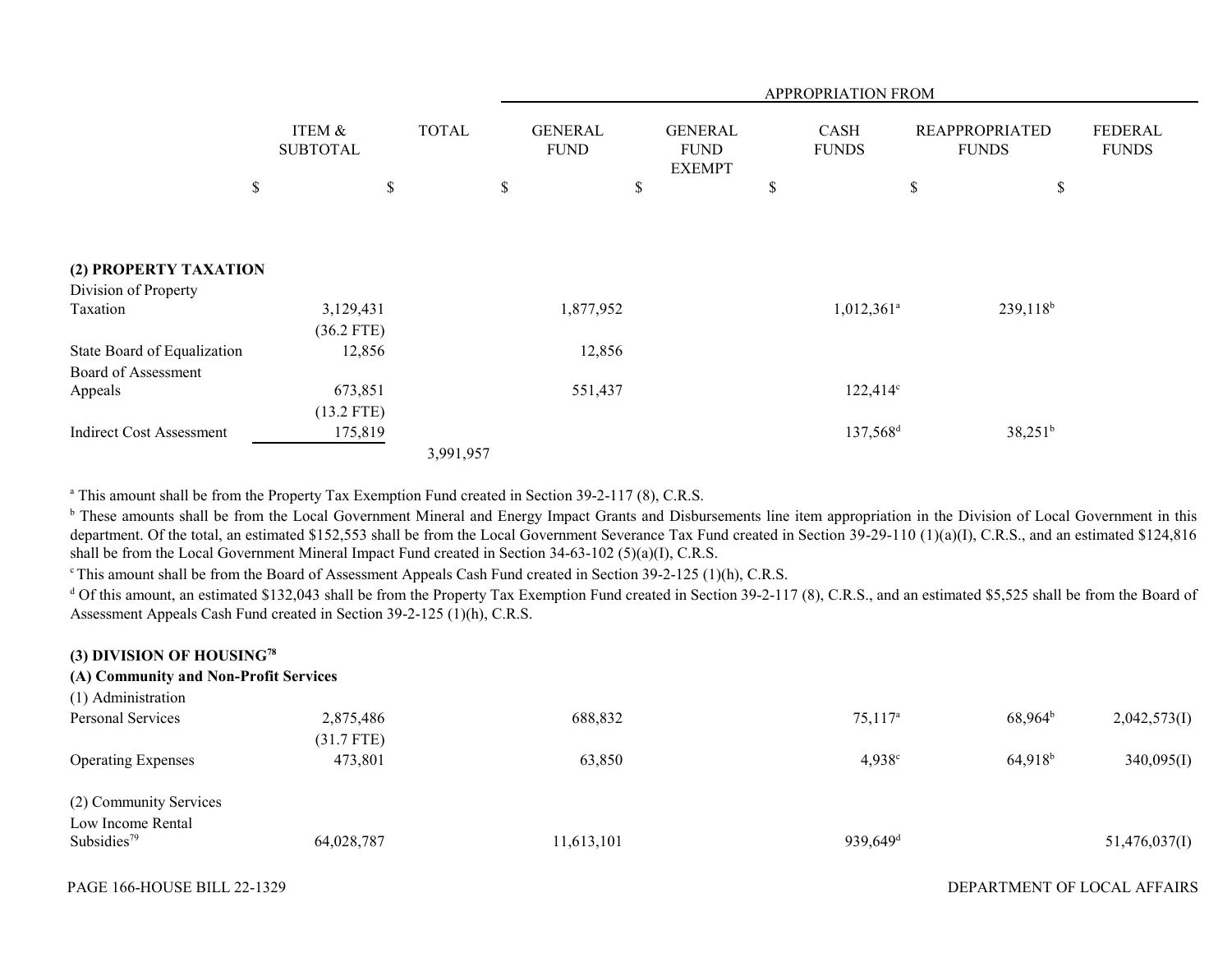|                                 |                           |              |  |                               |        |                                                | APPROPRIATION FROM          |                                       |          |                                |
|---------------------------------|---------------------------|--------------|--|-------------------------------|--------|------------------------------------------------|-----------------------------|---------------------------------------|----------|--------------------------------|
|                                 | ITEM &<br><b>SUBTOTAL</b> | <b>TOTAL</b> |  | <b>GENERAL</b><br><b>FUND</b> |        | <b>GENERAL</b><br><b>FUND</b><br><b>EXEMPT</b> | <b>CASH</b><br><b>FUNDS</b> | <b>REAPPROPRIATED</b><br><b>FUNDS</b> |          | <b>FEDERAL</b><br><b>FUNDS</b> |
|                                 | \$                        | $\mathbb{S}$ |  | \$                            | Φ<br>D |                                                | \$                          | $\triangle$<br>P                      | ــه<br>P |                                |
| Homeless Prevention<br>Programs | 1,984,430                 |              |  |                               |        |                                                | $170,000^{\circ}$           |                                       |          | 1,814,430(I)                   |
| (3) Fort Lyon Supportive        |                           |              |  |                               |        |                                                |                             |                                       |          |                                |
| Housing Program                 | 4,999,361                 |              |  | 4,999,361<br>$(1.0$ FTE)      |        |                                                |                             |                                       |          |                                |
|                                 | 74,361,865                |              |  |                               |        |                                                |                             |                                       |          |                                |

<sup>a</sup> Of this amount, \$56,373 shall be from the Marijuana Tax Cash Fund created in Section 39-28.8-501 (1), C.R.S., \$12,500 shall be from the Homeless Prevention Activities Program Fund created in Section 39-22-1302 (1), C.R.S., and \$6,244 shall be from the Private Activity Bond Allocations Fund created in Section 24-32-1709.5 (2)(a), C.R.S.

<sup>b</sup> These amounts shall be transferred from the Department of Health Care Policy and Financing from the Transfer to the Department of Local Affairs for Host Home Regulation line item appropriation.

<sup>c</sup> Of this amount, \$2,500 shall be from the Homeless Prevention Activities Program Fund created in Section 39-22-1302 (1), C.R.S., and \$2,438 shall be from the Marijuana Tax Cash Fund created in Section 39-28.8-501 (1), C.R.S.

<sup>d</sup> This amount shall be from the Marijuana Tax Cash Fund created in Section 39-28.8-501 (1), C.R.S.

e This amount shall be from the Homeless Prevention Activities Program Fund created in Section 39-22-1302 (1), C.R.S.

#### **(B) Field Services**

| Affordable Housing                 |              |           |                      |               |               |
|------------------------------------|--------------|-----------|----------------------|---------------|---------------|
| Program Costs <sup>79, 80</sup>    | 2,373,939    | 216,329   | 81,889 <sup>a</sup>  | $1,454,567^b$ | 621,154(I)    |
|                                    | $(31.5$ FTE) |           |                      |               |               |
| Affordable Housing                 |              |           |                      |               |               |
| <b>Construction Grants and</b>     |              |           |                      |               |               |
| Loans pursuant to Section          |              |           |                      |               |               |
| 24-32-721, C.R.S. <sup>79,80</sup> | 36,528,793   | 9,200,000 | 15,300,000°          |               | 12,028,793(I) |
| Housing Assistance for             |              |           |                      |               |               |
| Persons Transitioning              |              |           |                      |               |               |
| from the Criminal or               |              |           |                      |               |               |
| Juvenile Justice                   |              |           |                      |               |               |
| System <sup>79</sup>               | 500,000      | 500,000   |                      |               |               |
| Manufactured Buildings             |              |           |                      |               |               |
| Program <sup>79a</sup>             | 792,744      |           | 792,744 <sup>d</sup> |               |               |
|                                    |              |           |                      |               |               |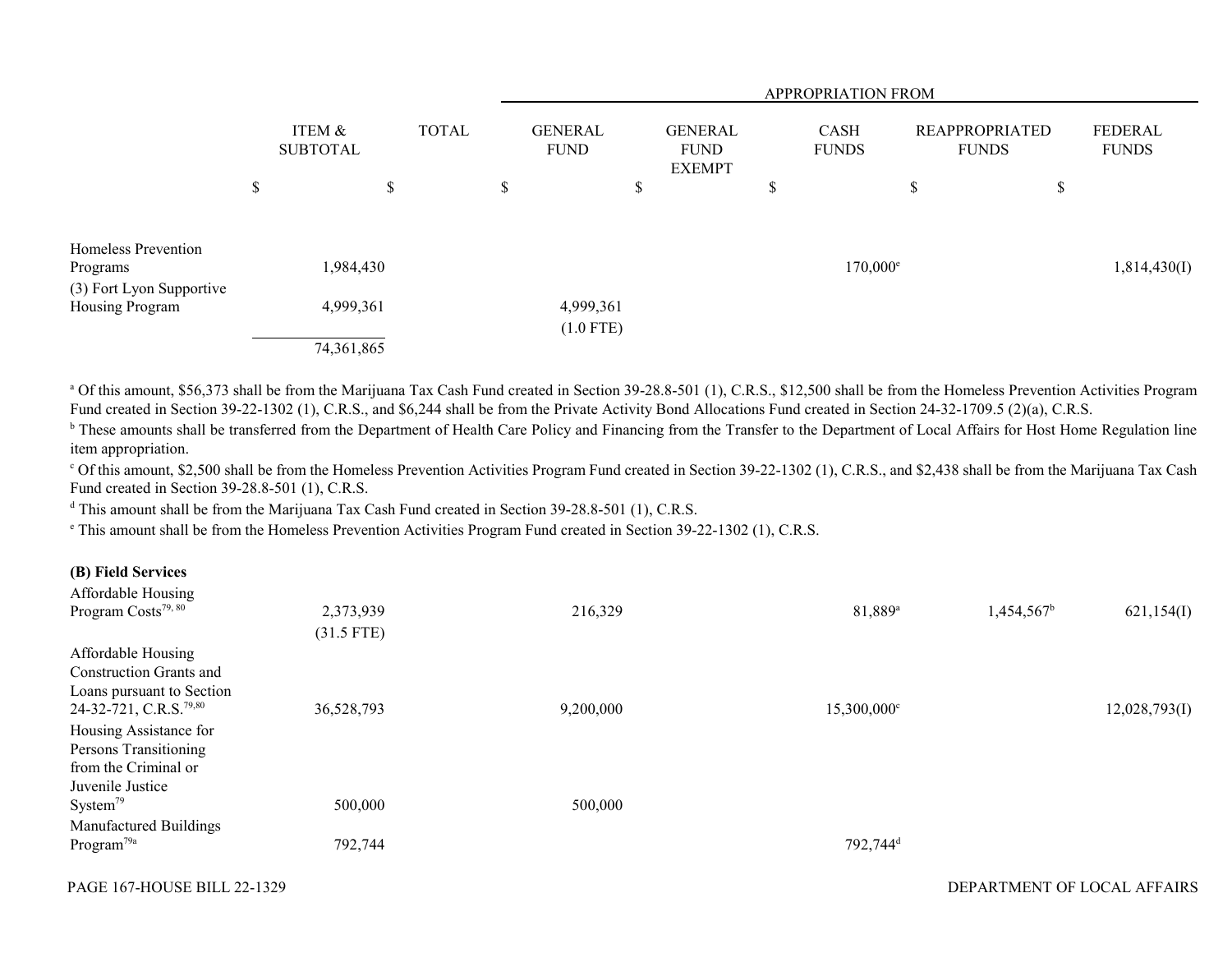|                                   |                    | <b>APPROPRIATION FROM</b> |              |                               |  |   |                                                |   |                               |                                       |    |                         |  |
|-----------------------------------|--------------------|---------------------------|--------------|-------------------------------|--|---|------------------------------------------------|---|-------------------------------|---------------------------------------|----|-------------------------|--|
|                                   | ITEM &<br>SUBTOTAL |                           | <b>TOTAL</b> | <b>GENERAL</b><br><b>FUND</b> |  |   | <b>GENERAL</b><br><b>FUND</b><br><b>EXEMPT</b> |   | CASH<br><b>FUNDS</b>          | <b>REAPPROPRIATED</b><br><b>FUNDS</b> |    | FEDERAL<br><b>FUNDS</b> |  |
|                                   | \$                 |                           | \$           | \$                            |  | D |                                                | P |                               | \$                                    | \$ |                         |  |
|                                   |                    |                           |              |                               |  |   |                                                |   | $(7.3$ FTE)                   |                                       |    |                         |  |
| Mobile Home Park Act<br>Oversight |                    | 701,628                   |              |                               |  |   |                                                |   | $701,628(I)^e$<br>$(6.8$ FTE) |                                       |    |                         |  |
|                                   |                    | 40,897,104                |              |                               |  |   |                                                |   |                               |                                       |    |                         |  |

<sup>a</sup> This amount shall be from the Private Activity Bond Allocations Fund created in Section 24-32-1709.5 (2)(a), C.R.S.

<sup>b</sup> Of this amount, \$810,681 shall be from the Affordable Housing Construction Grants and Loans pursuant to Section 24-32-721, C.R.S., line item appropriation within this division, \$351,649 shall be from the Local Government Mineral and Energy Impact Grants and Disbursements line item appropriation in the Division of Local Government in this department, and \$292,237 shall be transferred from the Department of Health Care Policy and Financing from the Transfer to the Department of Local Affairs for Home Modifications Benefit Administration line item appropriation. Of the amount from the Local Government Mineral and Energy Impact Grants and Disbursements line item, an estimated \$193,592 shall be from the Local Government Severance Tax Fund created in Section 39-29-110 (1)(a)(I), C.R.S., and an estimated \$158,057 shall be from the Local Government Mineral Impact Fund created in Section 34-63-102 (5)(a)(I), C.R.S.

c This amount shall be from the Marijuana Tax Cash Fund created in Section 39-28.8-501 (1), C.R.S.

 $d$  This amount shall be from the Building Regulation Fund created in Section 24-32-3309 (1)(a), C.R.S.

<sup>e</sup> This amount shall be from the Mobile Home Park Act Dispute Resolution and Enforcement Program Fund created in Section 38-12-1110 (1), C.R.S. This money is continuously appropriated pursuant to Section 38-12-1110 (1), C.R.S., and is shown for informational purposes only.

## **(C) Indirect Cost**

| $\sim$ $\sim$ $\sim$<br>949 <sup>5</sup><br><b>Assessment</b><br>7.JJZ | 125122<br>- 1 с<br>. | 472b<br>404.42 | 409,976(1) |
|------------------------------------------------------------------------|----------------------|----------------|------------|
|------------------------------------------------------------------------|----------------------|----------------|------------|

<sup>a</sup> Of this amount, an estimated \$57,295 shall be from the Building Regulation Fund created in Section 24-32-3309 (1)(a), C.R.S., an estimated \$50,708(I) shall be from the Mobile Home Park Act Dispute Resolution and Enforcement Program Fund created in Section 38-12-1110 (1), C.R.S., an estimated \$24,931 shall be from the Private Activity Bond Allocations Fund created in Section 24-32-1709.5 (2)(a), C.R.S., and \$2,199 shall be from the Homeless Prevention Activities Program Fund created in Section 39-22-1302 (1), C.R.S. Appropriations from the Mobile Home Park Act Dispute Resolution and Enforcement Program Fund are shown for informational purposes only as the fund is continuously appropriated to the Department pursuant to Section 38-12-1110 (1), C.R.S.

<sup>b</sup> Of this amount, \$268,249 shall be from the Local Government Mineral and Energy Impact Grants and Disbursements line item appropriation in the Division of Local Government in this department., and \$136,174 shall be from the Affordable Housing Construction Grants and Loans pursuant to Section 24-32-721, C.R.S., line item appropriation within this division. Of the amount from the Local Government Mineral and Energy Impact Grants and Disbursements line item, an estimated \$147,537 shall be from the Local Government Severance Tax Fund created in Section 39-29-110 (1)(a)(I), C.R.S., and an estimated \$120,712 shall be from the Local Government Mineral Impact Fund created in Section 34-63-102 (5)(a)(I), C.R.S.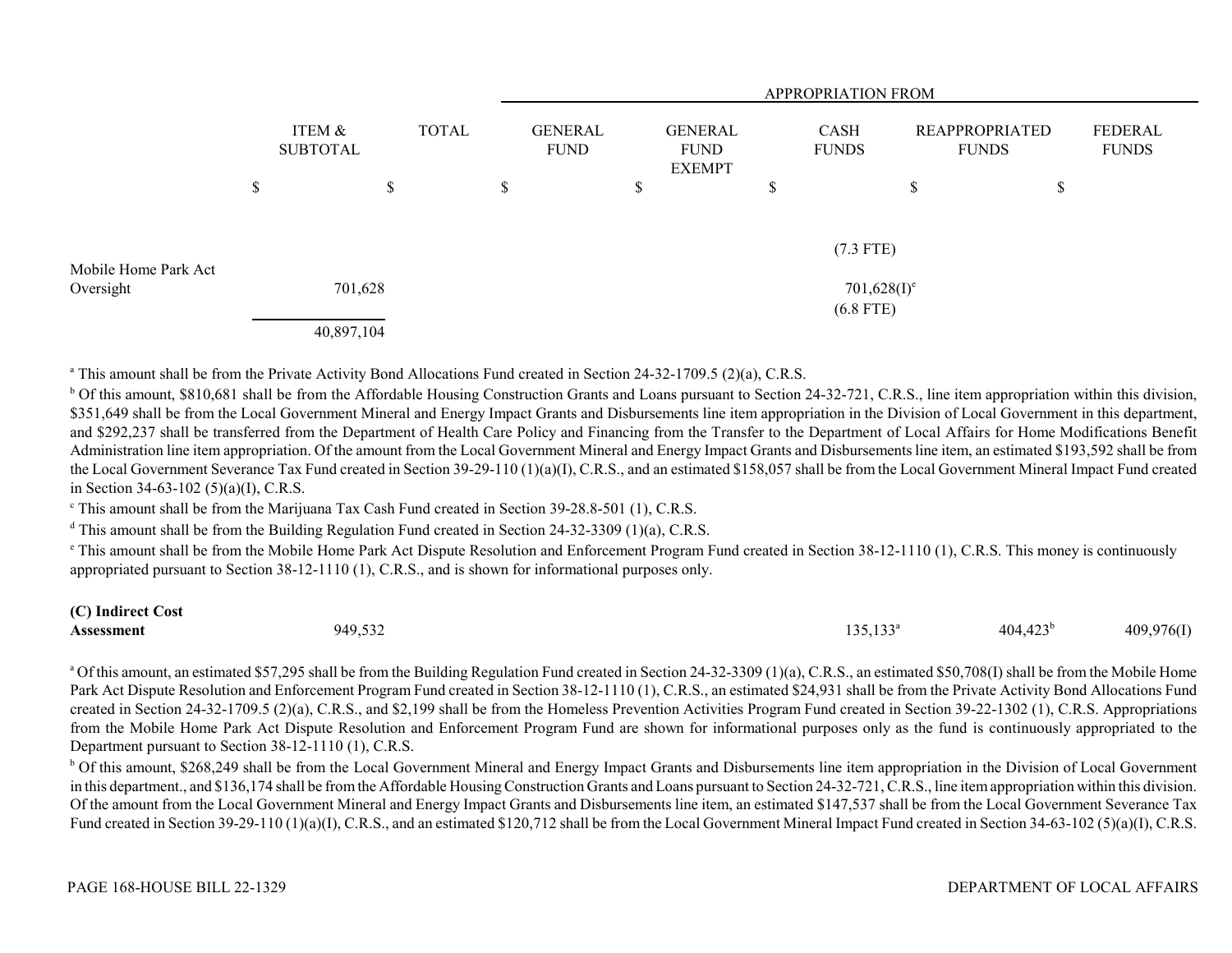|                                             |                           |              |                               |                                                | APPROPRIATION FROM   |                                       |                                |
|---------------------------------------------|---------------------------|--------------|-------------------------------|------------------------------------------------|----------------------|---------------------------------------|--------------------------------|
|                                             | ITEM &<br><b>SUBTOTAL</b> | <b>TOTAL</b> | <b>GENERAL</b><br><b>FUND</b> | <b>GENERAL</b><br><b>FUND</b><br><b>EXEMPT</b> | CASH<br><b>FUNDS</b> | <b>REAPPROPRIATED</b><br><b>FUNDS</b> | <b>FEDERAL</b><br><b>FUNDS</b> |
|                                             | \$                        | \$           | \$                            | $\$$                                           | \$                   | \$<br>\$                              |                                |
|                                             |                           |              |                               |                                                |                      |                                       |                                |
|                                             |                           | 116,208,501  |                               |                                                |                      |                                       |                                |
| (4) DIVISION OF LOCAL GOVERNMENT            |                           |              |                               |                                                |                      |                                       |                                |
| (A) Local Government and Community Services |                           |              |                               |                                                |                      |                                       |                                |
| (1) Administration                          |                           |              |                               |                                                |                      |                                       |                                |
| Personal Services                           | 1,481,314                 |              | 620,309                       |                                                |                      | 695,561 <sup>a</sup>                  | 165,444(I)                     |
|                                             |                           |              | $(6.2$ FTE)                   |                                                |                      | $(8.1$ FTE)                           | $(2.5$ FTE)                    |
| <b>Operating Expenses</b>                   | 135,851                   |              | 46,678                        |                                                |                      | $25,146^{\circ}$                      | 64,027(I)                      |
|                                             | 1,617,165                 |              |                               |                                                |                      |                                       |                                |

<sup>a</sup> These amounts shall be from the Local Government Mineral and Energy Impact Grants and Disbursements line item appropriation within this division. Of the total, an estimated \$396,389 shall be from the Local Government Severance Tax Fund created in Section 39-29-110 (1)(a)(I), C.R.S., and an estimated \$324,318 shall be from the Local Government Mineral Impact Fund created in Section 34-63-102 (5)(a)(I), C.R.S.

| (2) Local Government Services  |            |                    |                            |                      |
|--------------------------------|------------|--------------------|----------------------------|----------------------|
| <b>Conservation Trust Fund</b> |            |                    |                            |                      |
| <b>Disbursements</b>           | 58,001,099 |                    | 58,001,099(I) <sup>a</sup> |                      |
|                                |            |                    | $(1.0$ FTE)                |                      |
| Volunteer Firefighter          |            |                    |                            |                      |
| <b>Retirement Plans</b>        | 4,660,000  | $4,660,000(I)^{b}$ |                            |                      |
| Volunteer Firefighter Death    |            |                    |                            |                      |
| and Disability Insurance       | 30,000     | $30,000(I)^c$      |                            |                      |
| Firefighter Heart and          |            |                    |                            |                      |
| Circulatory Malfunction        |            |                    |                            |                      |
| Benefits                       | 1,708,275  | 869,222            |                            | 839,053 <sup>d</sup> |
|                                |            | $(0.5$ FTE)        |                            |                      |
| Local Utility Management       |            |                    |                            |                      |
| Assistance                     | 186,879    |                    | $186,879$ <sup>e</sup>     |                      |
|                                |            |                    | $(2.0$ FTE)                |                      |
|                                |            |                    |                            |                      |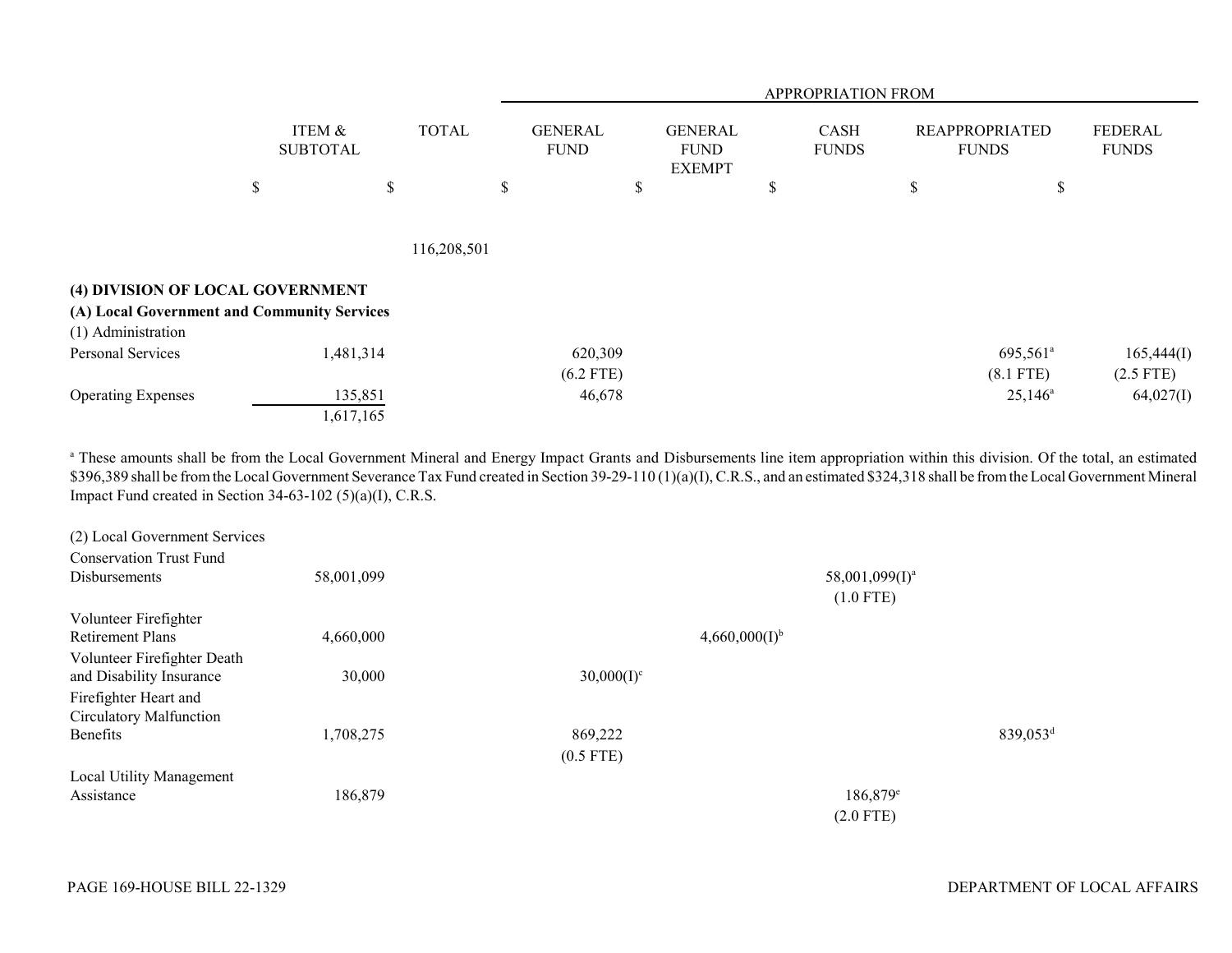|                                                                       |                                           |            |                               |                                                |  |                             |  |                                       | <b>APPROPRIATION FROM</b> |                         |    |             |
|-----------------------------------------------------------------------|-------------------------------------------|------------|-------------------------------|------------------------------------------------|--|-----------------------------|--|---------------------------------------|---------------------------|-------------------------|----|-------------|
|                                                                       | ITEM &<br><b>TOTAL</b><br><b>SUBTOTAL</b> |            | <b>GENERAL</b><br><b>FUND</b> | <b>GENERAL</b><br><b>FUND</b><br><b>EXEMPT</b> |  | <b>CASH</b><br><b>FUNDS</b> |  | <b>REAPPROPRIATED</b><br><b>FUNDS</b> |                           | FEDERAL<br><b>FUNDS</b> |    |             |
|                                                                       | \$                                        |            | \$                            | \$                                             |  | \$                          |  | D                                     |                           | \$                      | \$ |             |
| <b>Environmental Protection</b><br>Agency Water/Sewer File<br>Project |                                           | 68,423     |                               |                                                |  |                             |  |                                       |                           |                         |    | 68,423(I)   |
|                                                                       |                                           | 64,654,676 |                               |                                                |  |                             |  |                                       |                           |                         |    | $(0.5$ FTE) |

<sup>a</sup> This amount is from the Conservation Trust Fund created in Section 29-21-101 (2)(a)(I), C.R.S., pursuant to Section 3 (1)(b)(I) of Article XXVII of the State Constitution. These funds are from net lottery proceeds and are included for informational purposes, as net lottery proceeds are continuously appropriated to the Department. Further, pursuant to Section 24-77-102  $(17)(b)(IX)$ , C.R.S., net lottery proceeds are not subject to the limitation on state fiscal year spending set forth in Article X, Section 20, of the State Constitution.

<sup>b</sup> This amount shall be from the General Fund Exempt Account created in Section 24-77-103.6 (2), C.R.S. This amount is transferred from the proceeds of insurance premium taxes pursuant to Section 31-30-1112 (2)(g), C.R.S., and shall be deemed not to be an appropriation subject to the limitation on General Fund appropriations set forth in Section 24-75-201.1, C.R.S. Pursuant to Section 31-30-1112 (2)(i), C.R.S., this amount is included for informational purposes to comply with the limitation on state fiscal year spending imposed by Article X, Section 20, of the State Constitution and Section 24-77-103, C.R.S.

 $\degree$ This amount is transferred from the proceeds of insurance premium taxes pursuant to Section 31-30-1112 (2)(h), C.R.S., and shall be deemed not to be an appropriation subject to the limitation on General Fund appropriations set forth in Section 24-75-201.1, C.R.S.

<sup>d</sup> This amount shall be from the Firefighter Benefits Cash Fund created in Section 29-5-302 (11)(a), C.R.S. This fund consists of General Fund that is appropriated in this line item to the Fund for the purpose of reimbursing employers for the direct costs of maintaining authorized benefits.

e This amount shall be from the Colorado Water Resources and Power Development Authority from money in the Water Pollution Control Revolving Fund created in Section 37-95-107.6 (1), C.R.S., and the Drinking Water Revolving Fund created in Section 37-95-107.8 (1), C.R.S.

| (3) Community Services          |               |             |              |
|---------------------------------|---------------|-------------|--------------|
| <b>Community Services Block</b> |               |             |              |
| Grant                           | 6,000,000     |             | 6,000,000(I) |
| Mobile Veterans Support         |               |             |              |
| Unit Grant Program              | 21,535        | 21,535      |              |
|                                 |               | $(0.3$ FTE) |              |
|                                 | - - - - - - - |             |              |

6,021,535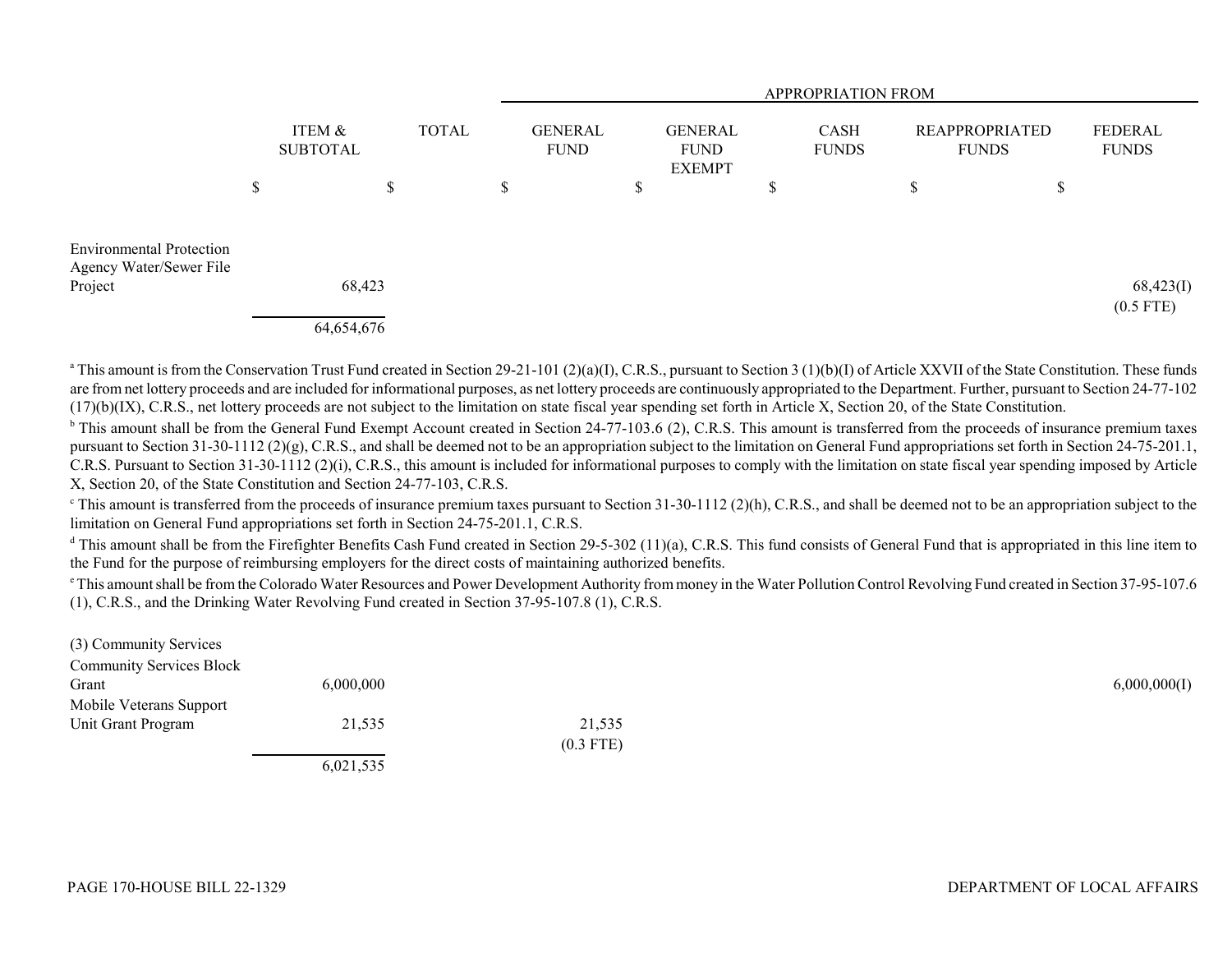|                                                                                |                           |              |                               |                                                |                                       | <b>APPROPRIATION FROM</b>           |                                       |                           |
|--------------------------------------------------------------------------------|---------------------------|--------------|-------------------------------|------------------------------------------------|---------------------------------------|-------------------------------------|---------------------------------------|---------------------------|
|                                                                                | ITEM &<br><b>SUBTOTAL</b> | <b>TOTAL</b> | <b>GENERAL</b><br><b>FUND</b> | <b>GENERAL</b><br><b>FUND</b><br><b>EXEMPT</b> | $\operatorname{CASH}$<br><b>FUNDS</b> |                                     | <b>REAPPROPRIATED</b><br><b>FUNDS</b> | FEDERAL<br><b>FUNDS</b>   |
| $\mathbb S$                                                                    | $\mathbb S$               |              | $\mathbb S$                   | \$                                             | $\$$                                  | $\$$                                | $\$$                                  |                           |
| (B) Field Services                                                             |                           |              |                               |                                                |                                       |                                     |                                       |                           |
| Program Costs <sup>81</sup>                                                    | 3,513,953                 |              | 348,875<br>$(3.1$ FTE)        |                                                |                                       | $117,227^a$<br>$(1.0$ FTE)          | $2,680,571^b$<br>$(23.2$ FTE)         | 367,280(I)<br>$(4.3$ FTE) |
| <b>Community Development</b><br><b>Block Grant</b><br>Local Government Mineral | 5,200,000                 |              |                               |                                                |                                       |                                     |                                       | 5,200,000(I)              |
| and Energy Impact Grants<br>and Disbursements<br>Local Government Limited      | 90,000,000                |              |                               |                                                |                                       | $90,000,000(I)^c$                   |                                       |                           |
| <b>Gaming Impact Grants</b>                                                    | 5,127,850                 |              |                               |                                                |                                       | 5,127,850(I) <sup>d</sup>           |                                       |                           |
| Local Government<br>Geothermal Energy Impact<br>Grants                         | 50,000                    |              |                               |                                                |                                       | $50,000^{\circ}$                    |                                       |                           |
| Rural Economic<br>Development                                                  |                           |              |                               |                                                |                                       |                                     |                                       |                           |
| <b>Initiative Grants</b><br>Search and Rescue Program                          | 780,000<br>628,246        |              | 780,000                       |                                                |                                       | 628,246 <sup>f</sup>                |                                       |                           |
|                                                                                |                           |              |                               |                                                |                                       | $(1.3$ FTE)                         |                                       |                           |
| Gray and Black Market<br>Marijuana Enforcement                                 |                           |              |                               |                                                |                                       |                                     |                                       |                           |
| <b>Grant Program</b>                                                           | 955,178                   |              |                               |                                                |                                       | 955,178 <sup>g</sup><br>$(2.5$ FTE) |                                       |                           |
| H.B. 17-1326 Crime<br>Prevention Initiative Grants                             | 3,000,000                 |              | 3,000,000                     |                                                |                                       |                                     |                                       |                           |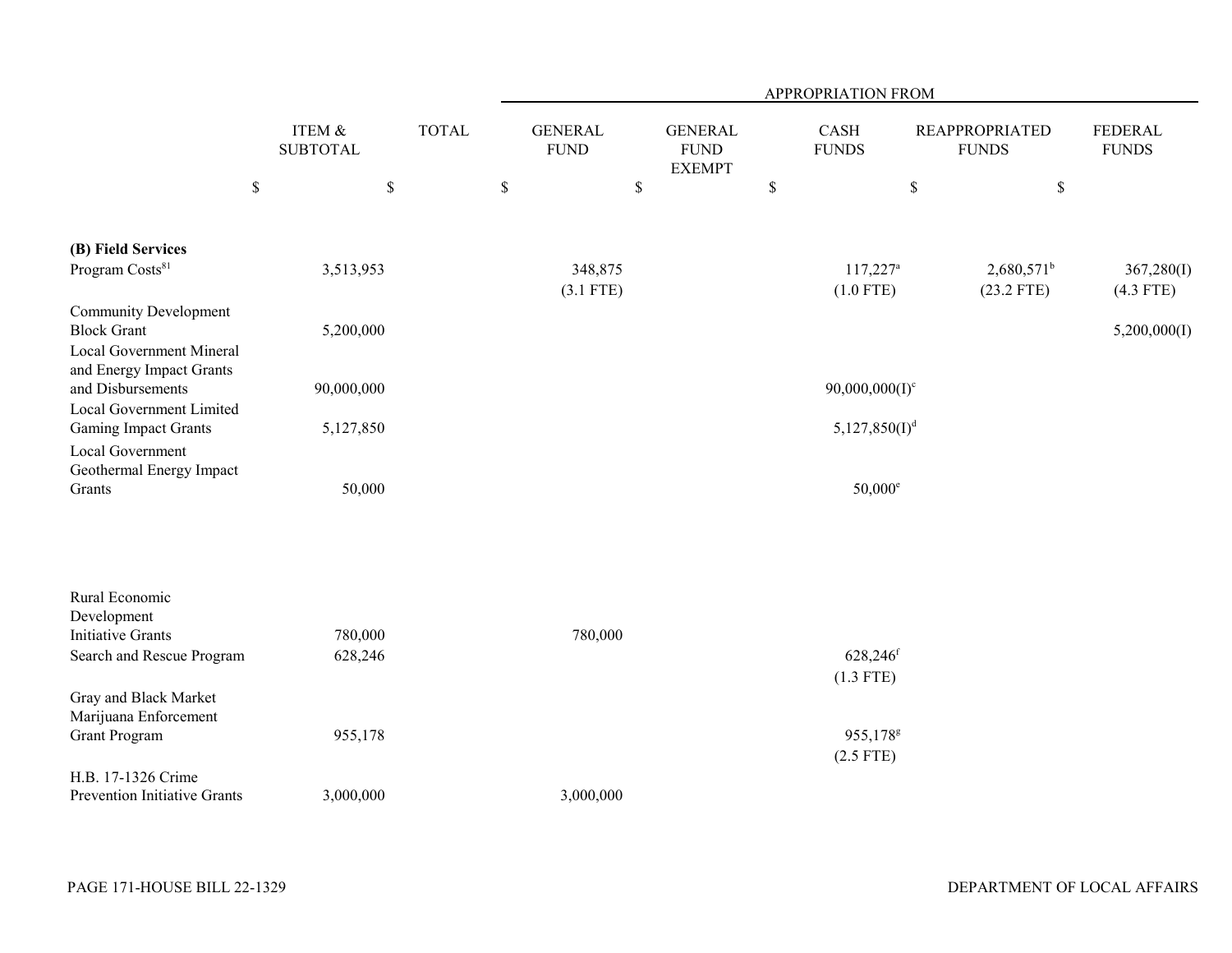|                                                                                                       |                           |              | APPROPRIATION FROM |                               |                                                |    |                                       |    |                                         |                         |
|-------------------------------------------------------------------------------------------------------|---------------------------|--------------|--------------------|-------------------------------|------------------------------------------------|----|---------------------------------------|----|-----------------------------------------|-------------------------|
|                                                                                                       | ITEM &<br><b>SUBTOTAL</b> | <b>TOTAL</b> |                    | <b>GENERAL</b><br><b>FUND</b> | <b>GENERAL</b><br><b>FUND</b><br><b>EXEMPT</b> |    | CASH<br><b>FUNDS</b>                  |    | <b>REAPPROPRIATED</b><br><b>FUNDS</b>   | FEDERAL<br><b>FUNDS</b> |
|                                                                                                       | \$                        | \$           | \$                 | \$                            |                                                | \$ |                                       | \$ | \$                                      |                         |
|                                                                                                       |                           |              |                    |                               |                                                |    |                                       |    |                                         |                         |
| Appropriation to the Peace<br>Officers Behavioral Health<br>Support and Community<br>Partnership Fund | 2,000,000                 |              |                    | 2,000,000                     |                                                |    |                                       |    |                                         |                         |
| Peace Officers Mental<br>Health                                                                       |                           |              |                    |                               |                                                |    |                                       |    |                                         |                         |
| <b>Support Grant Program</b>                                                                          | 6,800,000                 |              |                    |                               |                                                |    |                                       |    | $6,800,000$ <sup>h</sup><br>$(1.0$ FTE) |                         |
| Defense Counsel on First<br>Appearance Grant Program                                                  | 1,998,494                 |              |                    | 1,998,494<br>$(0.5$ FTE)      |                                                |    |                                       |    |                                         |                         |
| Law Enforcement<br>Community Services Grant                                                           |                           |              |                    |                               |                                                |    |                                       |    |                                         |                         |
| Program                                                                                               | 274,029                   |              |                    |                               |                                                |    | $274,029$ <sup>i</sup><br>$(1.0$ FTE) |    |                                         |                         |
|                                                                                                       | 120,327,750               |              |                    |                               |                                                |    |                                       |    |                                         |                         |

<sup>a</sup> This amount shall be from the Limited Gaming Impact Account within the Local Government Limited Gaming Impact Fund created in Section 44-30-1301 (1)(a), C.R.S.

<sup>b</sup> This amount shall be from the Local Government Mineral and Energy Impact Grants and Disbursements line item appropriation within this division. Of the total, an estimated \$1,474,314 shall be from the Local Government Severance Tax Fund created in Section 39-29-110 (1)(a)(I), C.R.S., and an estimated \$1,206,257 shall be from the Local Government Mineral Impact Fund created in Section 34-63-102 (5)(a)(I), C.R.S.

<sup>c</sup> Of this amount, an estimated \$49,500,000 shall be from the Local Government Severance Tax Fund created in Section 39-29-110 (1)(a)(I), C.R.S., and an estimated \$40,500,000 shall be from federal mineral leasing revenues transferred to the Local Government Mineral Impact Fund created in Section 34-63-102 (5)(a)(I), C.R.S., pursuant to Section 34-63-102 (5), C.R.S. These amounts are included for informational purposes as the Department is statutorily authorized to distribute money from these funds. As the Local Government Mineral Impact Fund consists solely of federal mineral leasing revenues, money in this fund is not subject to the limitation on state fiscal year spending set forth in Section 20 of Article X of the State Constitution.

<sup>d</sup> This amount shall be from the fund balance in the Local Government Limited Gaming Impact Fund created in Section 44-30-1301 (1)(a), C.R.S. This amount consists of funds transferred from the Limited Gaming Fund in the Department of Revenue during the prior fiscal year pursuant to Section 44-30-701 (2)(a)(III), C.R.S., and is included for informational purposes as the Department is statutorily authorized to distribute money from this fund.

e This amount shall be from the Geothermal Resource Leasing Fund created in Section 34-63-105 (1), C.R.S.

 $f$ This amount shall be from the Search and Rescue Fund created in Section 33-1-112.5 (1), C.R.S.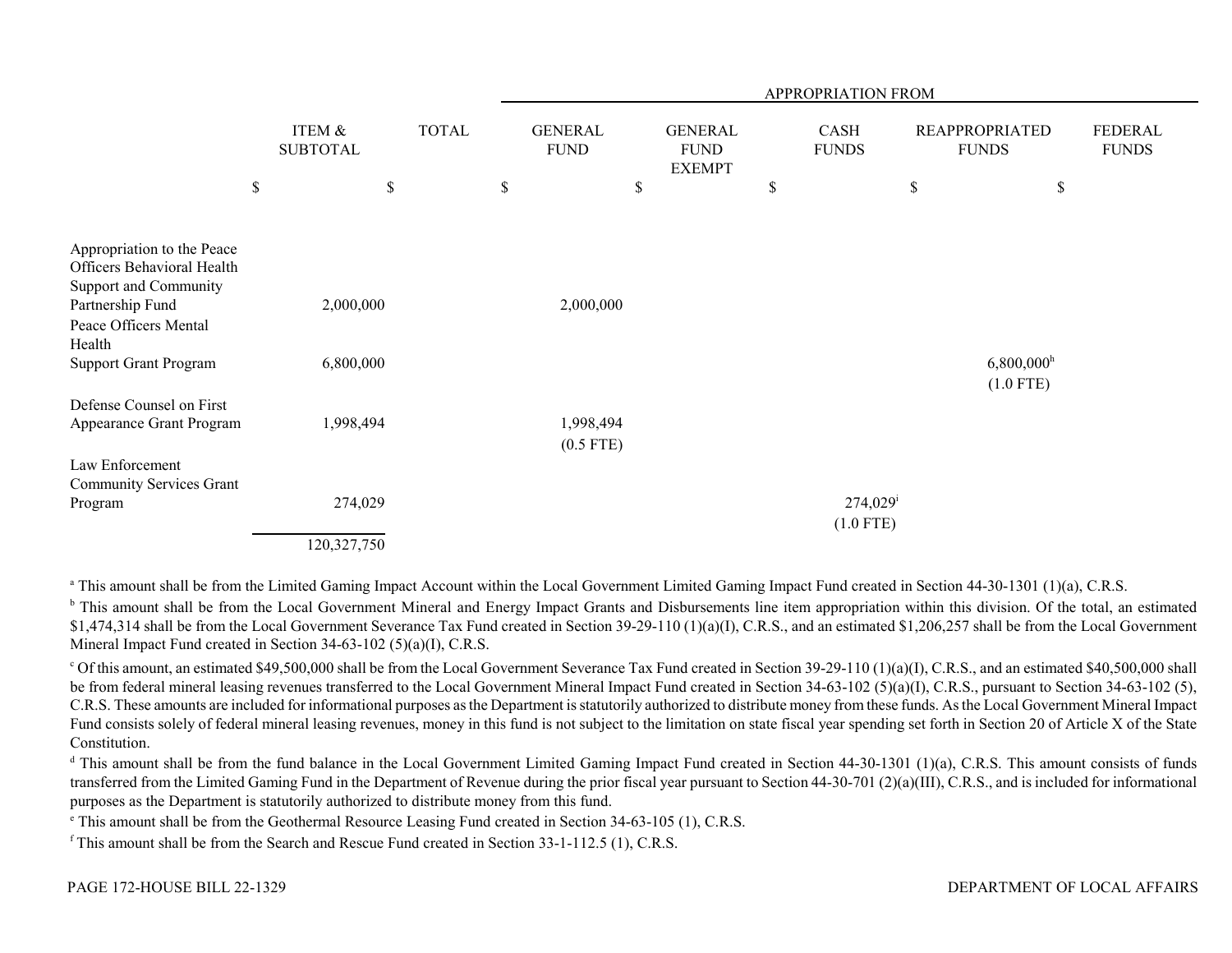|                 |       | APPROPRIATION FROM |                |              |                       |                |  |  |  |  |
|-----------------|-------|--------------------|----------------|--------------|-----------------------|----------------|--|--|--|--|
|                 |       |                    |                |              |                       |                |  |  |  |  |
| ITEM &          | TOTAL | <b>GENERAL</b>     | <b>GENERAL</b> | <b>CASH</b>  | <b>REAPPROPRIATED</b> | <b>FEDERAL</b> |  |  |  |  |
| <b>SUBTOTAL</b> |       | <b>FUND</b>        | <b>FUND</b>    | <b>FUNDS</b> | <b>FUNDS</b>          | <b>FUNDS</b>   |  |  |  |  |
|                 |       |                    | <b>EXEMPT</b>  |              |                       |                |  |  |  |  |
|                 |       |                    |                |              |                       |                |  |  |  |  |

<sup>g</sup> This amount shall be from the Marijuana Tax Cash Fund created in Section 39-28.8-501 (1), C.R.S.

<sup>h</sup> This amount shall be from the Peace Officers Behavioral Health Support and Community Partnership Fund created in Section 24-32-3501 (7)(a), C.R.S.

<sup>i</sup> This amount shall be from the Law Enforcement Community Services Grant Program Fund created in Section 24-32-124 (5)(b), C.R.S.

| (C) Indirect Cost  |         |                   |                      |           |
|--------------------|---------|-------------------|----------------------|-----------|
| <b>Assessments</b> | 759,210 | $152,279^{\circ}$ | 533,880 <sup>b</sup> | 73,051(I) |

<sup>a</sup> Of this amount \$36,717(I) shall be from the Conservation Trust Fund created in Section 29-21-101 (2)(a)(I), C.R.S. pursuant to Section 3 (1)(b)(I) of Article XXVII of the State Constitution, \$36,355 shall be from the Colorado Water Resources and Power Development Authority from money in the Water Pollution Control Revolving Fund created in Section 37-95-107.6 (1), C.R.S., and the Drinking Water Revolving Fund created in Section 37-95-107.8 (1), C.R.S., \$35,112 shall be from the Marijuana Tax Cash Fund created in Section 39-28.8-501 (1), C.R.S., \$16,006 shall be from the Search and Rescue Fund created in Section 33-1-112.5 (1), C.R.S., \$14,906 shall be from the Local Government Limited Gaming Impact Fund created in Section 44-30-1301 (1)(a), C.R.S., and \$13,183 shall be from the Law Enforcement Community Services Grant Program Fund created in Section 24-32-124 (5)(b), C.R.S.

<sup>b</sup> This amount shall be from the Local Government Mineral and Energy Impact Grants and Disbursements line item appropriation within this division. Of this amount, an estimated \$293,634 shall be from the Local Government Severance Tax Fund created in Section 39-29-110 (1)(a)(I), C.R.S., and an estimated \$240,246 shall be from the Local Government Mineral Impact Fund created in Section 34-63-102 (5)(a)(I), C.R.S.

#### 193,380,336

# **TOTALS PART XIII(LOCAL AFFAIRS)** \$326,146,188 \$42,906,505<sup>a</sup> \$4,660,000<sup>b</sup> \$177,126,262<sup>c</sup> \$18,870,766 \$82,582,655<sup>d</sup>

<sup>a</sup> Of this amount, \$30,000 contains an (I) notation. This amount is included for purposes of complying with the limitation on state fiscal year spending imposed by Article X, Section 20, of the State Constitution. As this amount is continuously appropriated by a permanent statute or constitutional provision, it is not subject to the limitation on General Fund appropriations as set forth in Section 24-75-201.1, C.R.S.

 $b$  This amount shall be from the General Fund Exempt Account created in Section 24-77-103.6 (2), C.R.S., and contains an (I) notation. This amount is included for purposes of complying with the limitation on state fiscal year spending imposed by Article X, Section 20, of the State Constitution. As this amount is continuously appropriated by a permanent statute or constitutional provision, it is not subject to the limitation on General Fund appropriations as set forth in Section 24-75-201.1, C.R.S.

 $\degree$  Of this amount, \$154,063,934 contains an (I) notation.